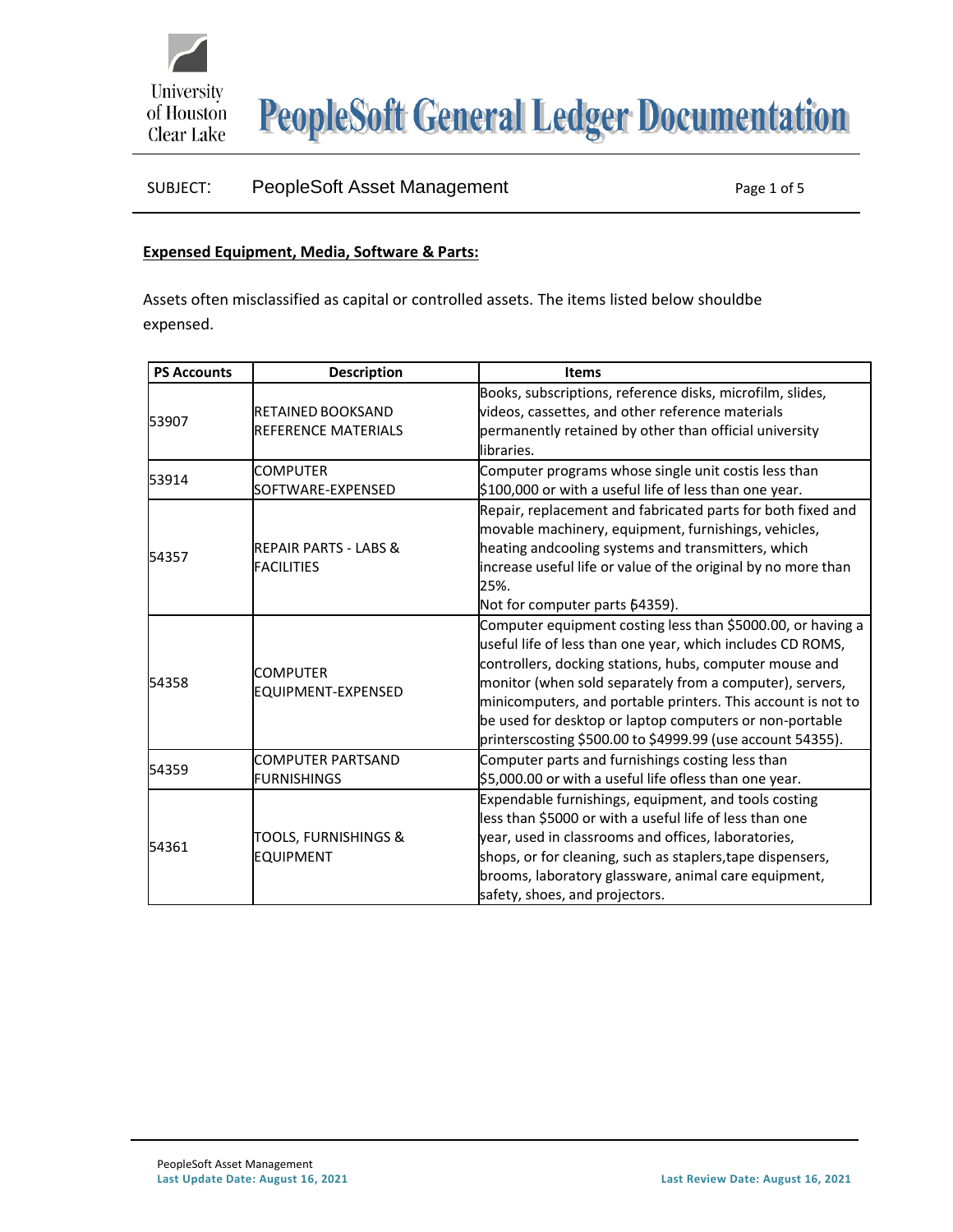

**PeopleSoft General Ledger Documentation** 

# SUBJECT: PeopleSoft Asset Management **Page 2 of 5** Page 2 of 5

## **Assets Controlled But Not Capitalized**

A **controlled asset** is an asset that has a value less than the capitalization threshold of \$5,000.00/unit established for that asset type, however due to its high-risk nature, is required to be reported to State Property Accounting System. For additional details, check the [Comptroller's](https://fmx.cpa.texas.gov/fmx/pubs/spaproc/appendices/appa/appa_6.php) [Controlled](https://fmx.cpa.texas.gov/fmx/pubs/spaproc/appendices/appa/appa_6.php) Assets List. If a single unit's acquisition cost is \$5,000 or greater, that item should be reported to SPA as a capitalized item.

## **State-Controlled Assets (Unit Value 500.00 to \$4,999.99)**

| <b>PS Accounts</b> | <b>Description</b>                                    | <b>Items</b>                                                                                                                                                                                                                                                                                                          |
|--------------------|-------------------------------------------------------|-----------------------------------------------------------------------------------------------------------------------------------------------------------------------------------------------------------------------------------------------------------------------------------------------------------------------|
| 54354              | EQUIPMENT-STATE<br><b>CONTROLLED ASSETS</b>           | All firearms, regardless of amount. All stereo systems,<br>cameras, video cameras, video recorder/laserdisk<br>players, camcorders, television/vcr combinations,<br>television sets, video cassette recorders, data projectors<br>costing from \$500.00 to \$4,999.99 and having a useful<br>life of one yearor more. |
| 54355              | <b>COMPUTER EQUIP-</b><br><b>STATE CONTROL ASSETS</b> | Desktop, laptop computers, palm pilots, ipads, and<br>handheld computers and non-portable printers with<br>a cost between \$500.00 and \$4,999.99 and a useful<br>life of oneyear or more.                                                                                                                            |

## **Assets Capitalized (Unit Value 5,000.00 and above)**

**Capital assets** are real or personal property that have an estimated life of greater than one year. A **capitalized asset** is a capital asset that has a value equal to or greater than the capitalization threshold of \$5,000/unit established for that asset type. Capitalized assets are reported in an agency's annual financial report.

The state has invested in a broad range of capital assets that are used in the state'soperations which include:

- Land and land improvements
- Buildings and building improvements
- Facilities and other improvements
- **Infrastructure**
- Personal property
	- Furniture and equipment
	- Vehicles, boats and aircraft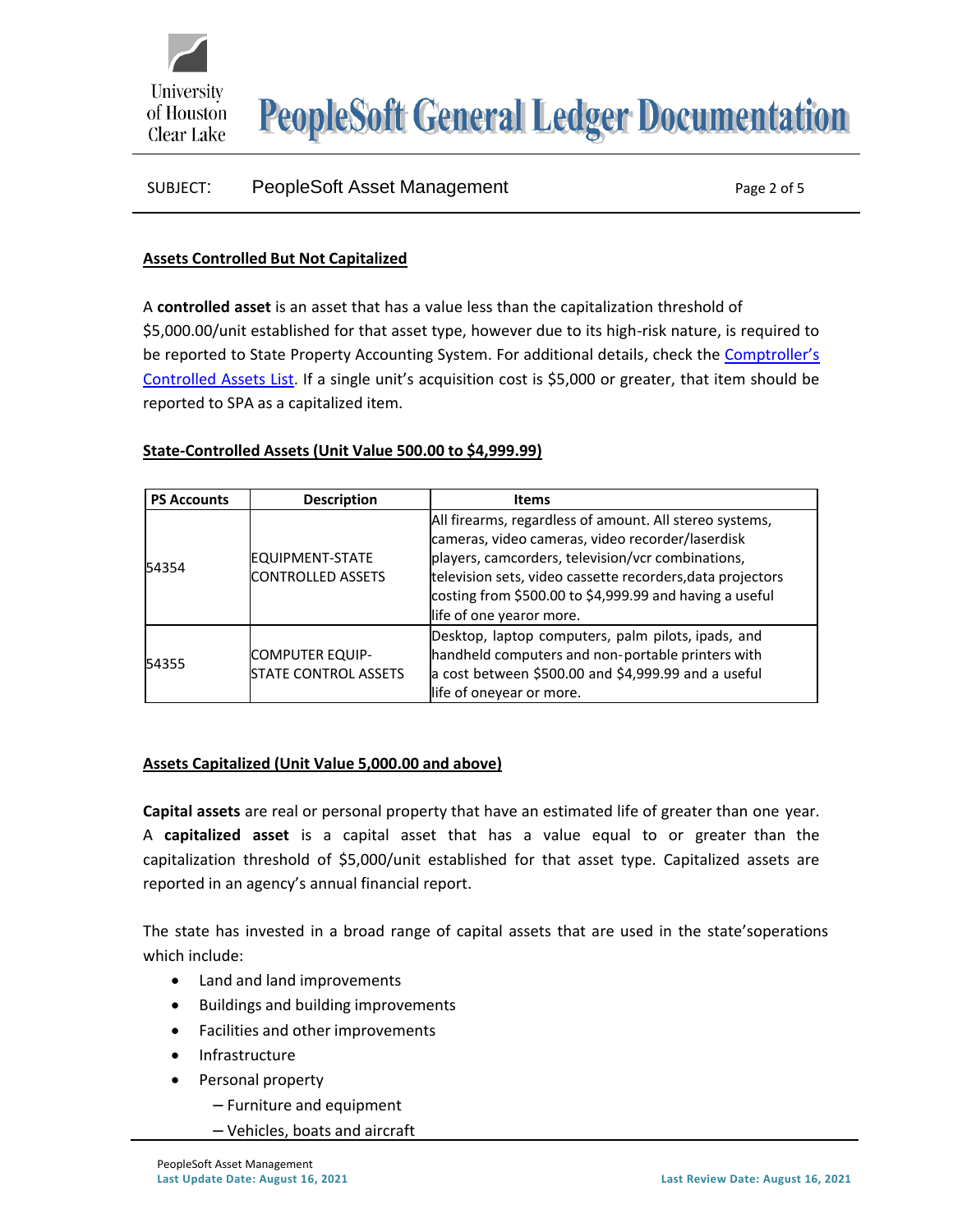

## SUBJECT: PeopleSoft Asset Management Page 3 of 5

- Software obtained for internal use
- Leasehold improvements
- Construction in progress
- Other Intangible Capital Asset
- Other Capital Assets
	- Library books and materials
	- Works of art and historical treasures

| <b>PS Accounts</b> | <b>Description</b>                           | <b>Items</b>                                                                                                                                                                                                                                                                                                                                                                           |
|--------------------|----------------------------------------------|----------------------------------------------------------------------------------------------------------------------------------------------------------------------------------------------------------------------------------------------------------------------------------------------------------------------------------------------------------------------------------------|
| 58601              | <b>FURNISHINGS &amp;</b><br><b>EQUIPMENT</b> | Capitalized movable furnishings and equipment whose<br>cost is \$5000 or more perunit and having a useful life of<br>one year or more. Also, for parts if the part extends the<br>life or increases the value by25% or more.<br>Examples:<br>Presentation equipment<br>Projectors<br>Science lab equipment<br>Maintenance equipment<br>Non-modular furniture<br>Non-computer equipment |
| 58602              | COMPUTEREQUIPMENT                            | Capitalized computer equipment costing<br>\$5000 or more per unit and having a useful life of one<br>year or more. Also includes parts if the part increases the<br>value or extends the life by 25% or more.<br>Examples:<br>Servers<br>DP controllers/hubs/switches<br>Data storage devices<br>Printers / copiers<br><b>Scanners</b><br>Computers                                    |
| 58603              | TELECOMMUNICATIONS<br><b>EQUIPMENT</b>       | Capitalized telephones, telephone systems, and other<br>communications equipment costing \$5000 or more<br>and having a useful life of one year or more.                                                                                                                                                                                                                               |
| 58604              | <b>APPLICATION SOFTWARE</b>                  | Application software - capitalized: capitalized<br>computer application software costing \$100,000 or<br>more and having a useful life of one year or more.See<br>account 58610 for operating systems or account 58611<br>for database softwarecosting \$100,000 or more.                                                                                                              |
| 58605              | <b>FABRICATED EQUIPMENT</b>                  | All component parts, materials and otherincidental costs<br>of fabricated equipment whose total is \$5,000 or more<br>and having auseful life of one year or more.                                                                                                                                                                                                                     |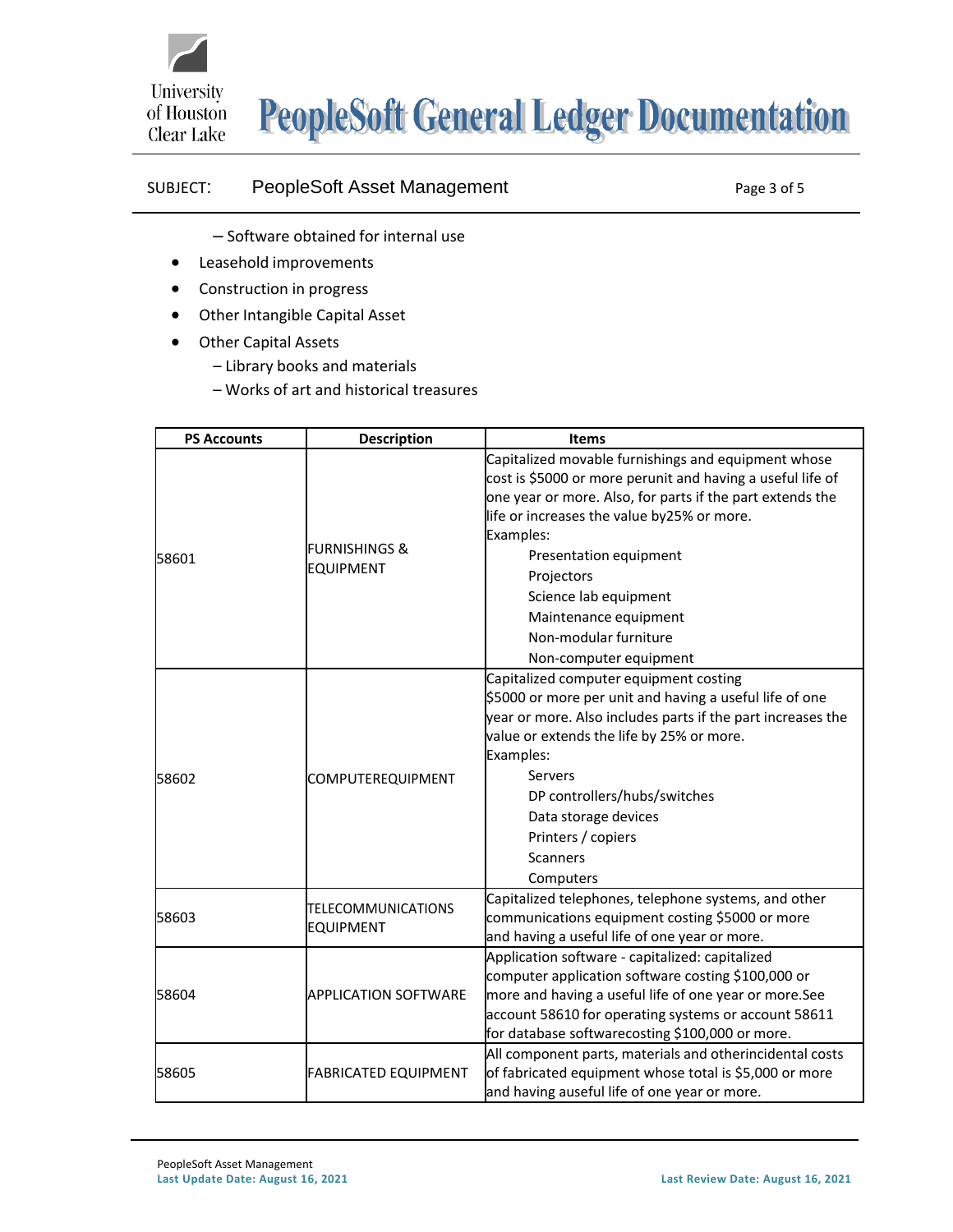

# **PeopleSoft General Ledger Documentation**

## SUBJECT: PeopleSoft Asset Management Page 4 of 5

|       |                         | Capitalized sculpture, painting, or other fine art costing<br>\$5000 or more and having auseful life of one year or |
|-------|-------------------------|---------------------------------------------------------------------------------------------------------------------|
| 58606 | <b>ART-CAP-NON DEPR</b> | more. Will be capitalized in current fiscal year, as a non-                                                         |
|       |                         | depreciable asset.                                                                                                  |
|       |                         | For FPC use only for construction activity-capital                                                                  |
|       |                         | projects. Capitalized movable furnishing whose cost is                                                              |
|       | FURNITURE- CAPITALIZED  | \$5,000 ormore per unit and having a useful life of one                                                             |
|       | CONSTRUC                | year or more. Also, for parts if the part extends the life or                                                       |
| 58608 |                         | increases the value by 25% or more. All costs to be                                                                 |
|       |                         | capitalized as equipment.                                                                                           |
|       |                         | OPERATING SYSTEMS SOFTWARE: Capitalized computer                                                                    |
|       |                         | operating systems costing \$100,000 or more andhaving a                                                             |
| 58610 | OPERATINGSYSTEMS        | useful life of one year or more. See Account 58604 for                                                              |
|       |                         | Application Software or Account 58611 for Database                                                                  |
|       |                         | Software costing \$100,000 or more.                                                                                 |
|       |                         | DATABASE SOFTWARE: Capitalized computer database                                                                    |
|       |                         | software costing \$100,000 or more and having a useful                                                              |
| 58611 | DATABASE SOFTWARE       | lifeof one year or more. See Account 58604 for                                                                      |
|       |                         | Application Software or Account 58610 for Operating                                                                 |
|       |                         | Systems costing \$100,000 or more.                                                                                  |

## **Vehicles Capitalized (Unit Value 5,000.00 and above)**

| <b>PS Accounts</b> | <b>Description</b>                        | <b>Items</b>                                                                                                          |
|--------------------|-------------------------------------------|-----------------------------------------------------------------------------------------------------------------------|
| 58600              | <b>MOTOR VEHICLES</b>                     | Local funds-all vehicles. State funds restricted to vans,<br>buses, cars with 2-wayradios, and other vehicles not     |
|                    |                                           | intended aspassenger                                                                                                  |
| 58607              | <b>BOATS / MARINE</b><br><b>EQUIPMENT</b> | Capitalized boats, motors, boat trailers costing<br>\$5000.00 or more and having a usefullife of one year or<br>more. |

## **Real Property Capitalized (Unit Value 5,000.00 and above)**

## **(Accounts restricted to FMC only)**

| <b>PS Accounts</b> | <b>Description</b>   | Items                                                                                                      |
|--------------------|----------------------|------------------------------------------------------------------------------------------------------------|
| 58000 - 58411      | <b>REAL PROPERTY</b> | Acquisition, construction or improvement of capitalized<br>land, buildings, facilities and infrastructure. |